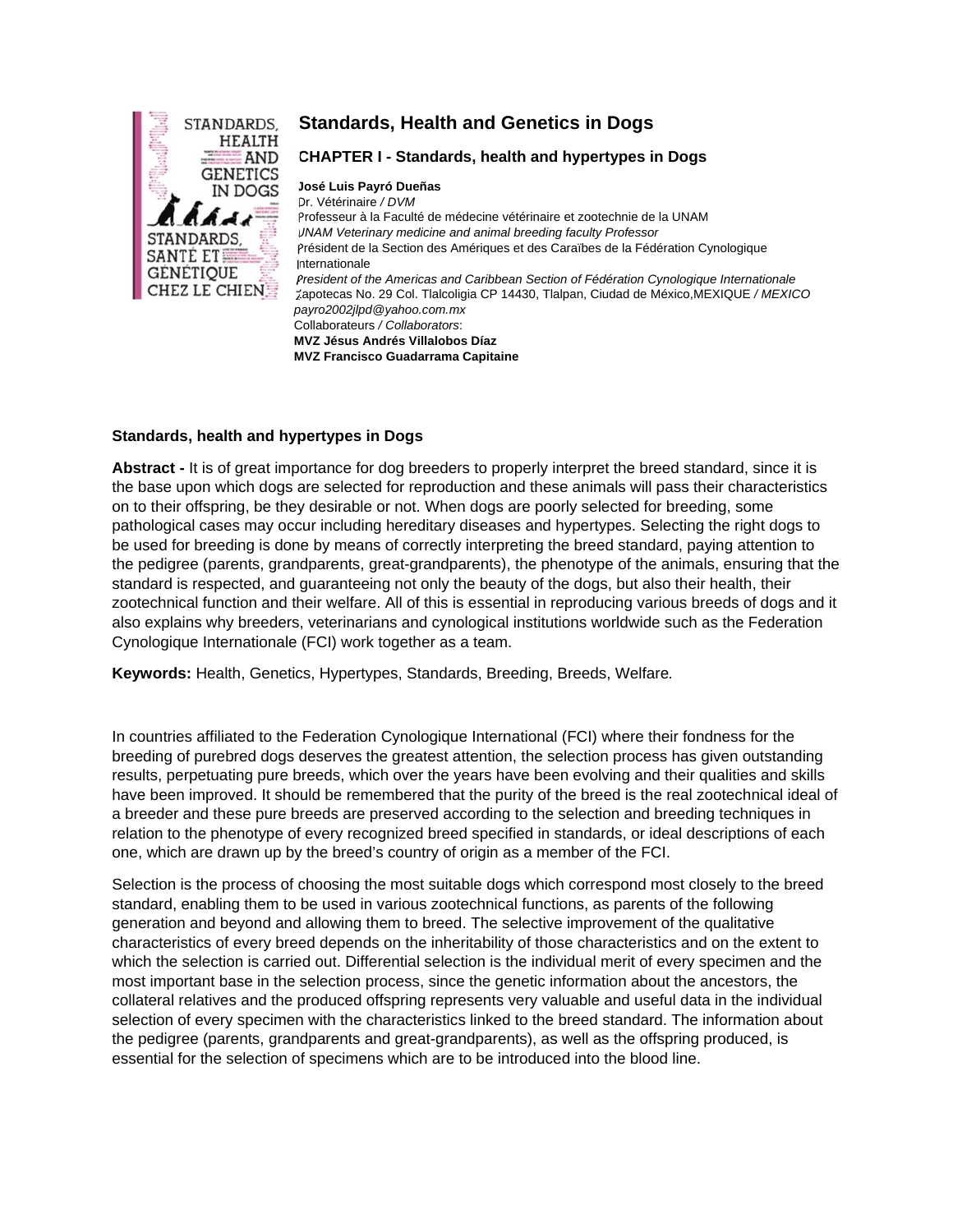The simultaneous selection of several characteristics to look for the ideal phenotype including structure, coat, color, temperament, etc. reduces the intensity of the selection of any individual characteristic. Nevertheless, it is possible to achieve the zootechnical improvement of every breed rapidly by means of an index that allows every characteristic applying to every specimen to be evaluated in an ideal way. Even if the current evidence indicates that the interactions of genotypes are of great practical importance, the most common recommendation is that the selection should be done between the related specimens in the same blood lines of a given kennel.

The changes in the characteristics originate in the selection, in direct form from the changes in the gene frequencies that affect these characteristics. In practice, selection can rarely be carried out for a simple locus; actually, it cannot just be based on the effects of the genes that can influence the simple expression of a characteristic. The majority of the characteristics in dog breeds are important for their qualitative nature. The transmission between the qualitative features is often a source of frustration for the breeder concerning the apparent inability to identify the genetic variation, that is to say, it is difficult to locate the undesirable genes that transmit the *hereditary diseases, hypertypes, and the exaggerations*  that are present in the offspring.

Selection is of great value for the production of excellent dogs and has great alternatives, that is to say, through selection, there is an increase in the correlation that exists between the reproductive value of every specimen and the information of the pedigree used by the breeder, producing excellent specimens which contribute to the improvement of every breed specifically.

In this text, we will examine each of the methods through which the breeder can change the genetic composition of a breed, to see what he will be able to do, where he will fail by obtaining exaggerations in the progeny, and in which circumstances the selection will be of great use for the breeders. Before taking a look at the general procedures that a breeder must apply in order to implement his selective reproduction plans, it seems relevant to mention the tools which are available according to each case in order to carry out the selection adequately. That is to say, the difference in the number of descendants that can be produced by each of the different specimens of a breed, in a kennel specialized in a bloodline of any given breed. This is the most effective method to change the frequency of the genes and the genetic averages of several characteristics. It is, naturally, the first method that the breeder must consider since the benefits will depend more than anything on the quality of the different specimens that are used and that are produced in his kennel.

**All the breeders need a schedule to achieve effective selective breeding,** taking into account the following points:

1. Selecting the breed and the bloodlines that determine the ideal, adhering to the breed standards.

2. Locating the dogs that have the genetic composition which is most similar to the zootechnical ideal determined in the breed standard, to embody the ideal specimen of the breed

- a. Evaluating every specimen in comparison to its breed standard.
- b. Checking the merit of its close ancestors and collateral relatives.
- c. Studying the pedigree and checking the consanguinity and the qualities of the ancestors.

 d. Knowing the faults that have taken place in the bloodlines, hereditary diseases and physical exaggerations.

e. Studying the offspring produced to evaluate both the desirable and undesirable characteristics.

 3. Remember that in maintaining the selective related breeding, both excellent and poor quality specimens can reproduce.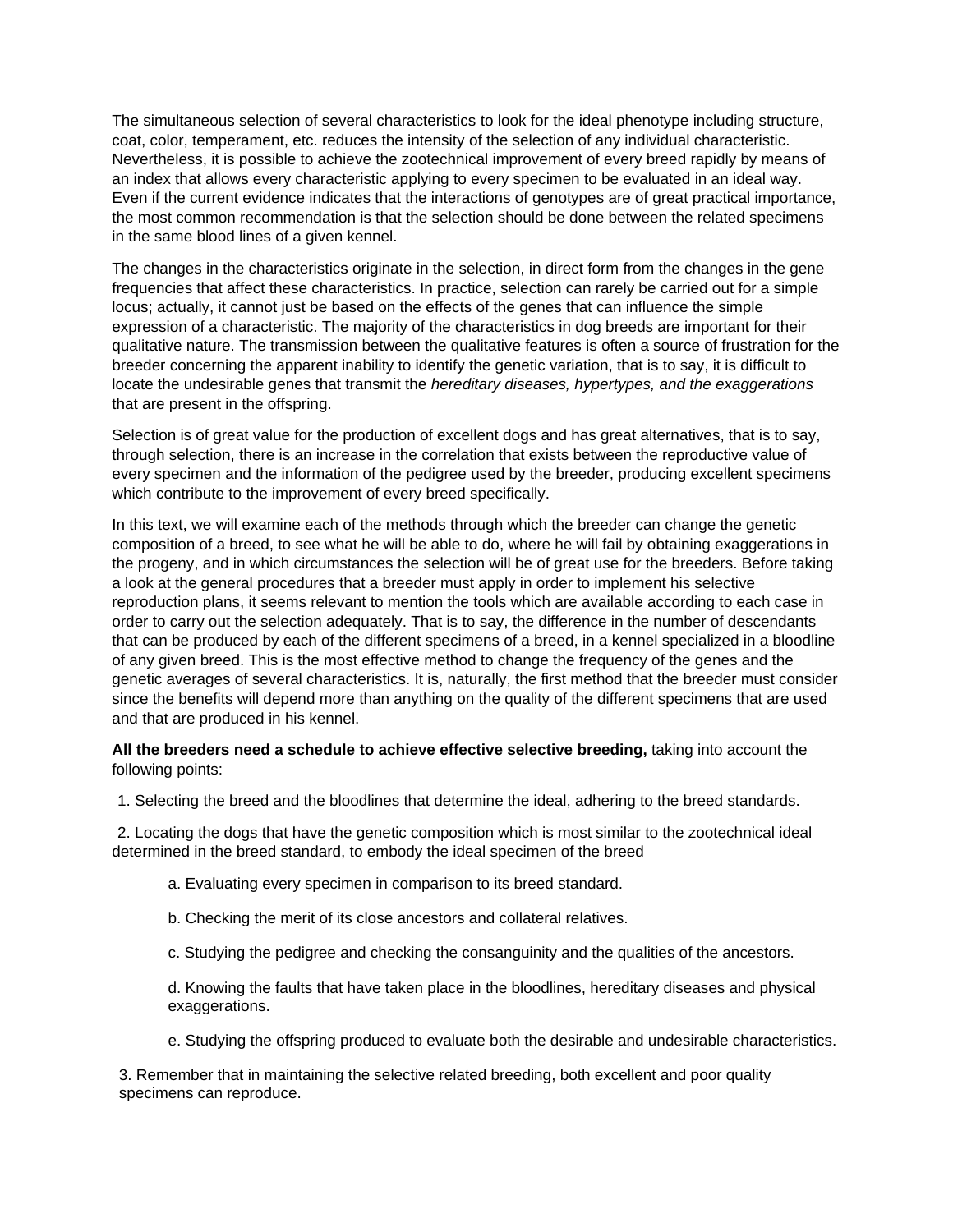**Morphological selection is of great importance, since it is essential to maintain the specific characteristics of each breed.** A breed is composed of a group of animals with the same phenotype and genotype characteristics and of which, after mating a sire with a dam, the resulting offspring is entirely equal to its progenitors. The selection based on phenotype is carried out using the breed standards or norms for every breed.

From a zootechnical point of view, the norms for a perfect breed specimen (breed standard) mean that the animal conforms to the morphological, biometrical and functional description of its breed. The diverse varieties of dog breeds today recognized by the FCI as pure breeds have been formed throughout history under the influence of a wide range of factors: geography, climate and social aspects, which

arose from crossing dogs in order to obtain suitable specimens for the accomplishment of a number of practical zootechnical roles which were of great use to humans, such as trackers, hunters, shepherds, and as guards, to name but a few. These utilizations make up the official classification of the ten groups set out by the FCI. Nowadays, we can add to that list, citing the examples of assisting people in different capacities and as companions, police dogs, military dogs, and search and rescue, amongst others.

Related breeding, that is to say, crossing consanguineous individuals (inbreeding, linebreeding) increases the degree of homozygosity and the genetic consequence of this is a result of the own homozygousness. Breeds comprise identical genes and this predisposes them to the appearance of abnormalities, hereditary diseases and exaggerations (hypertypes, see Triquet, 2013). According to each of the official FCI breed standards, any dog showing clear signs of physical or behavioral abnormalities must be disqualified. The appearance of recessive deleterious genes and the reduction of the proportion of heterozygous genes are the main causes of the appearance of abnormalities, hereditary diseases or physical exaggerations. This is why breeders must take care when resorting to the consanguineous selective breeding of the progenitors in the bloodlines.

Knowledge of the Mendelian principle of genetic inheritance is of great use for the breeders when establishing programs of genetic improvement, tending to eliminate or to fix a gene or group of genes responsible for the manifestation of an exaggerated feature such as excess skin in the Shar Pei breed, or entropion and ectropion in the Bulldog.

## **The control of hereditary diseases is a fundamental aspect in the selective breeding and the breeder must be capable of determining the reasons that predispose these faults in order to foresee them, control them and avoid them.**

By properly analyzing the pedigree, the breeder can obtain a series of indicators that suggest the etiology of the abnormalities that were present in the bloodlines, but there are situations in which an ailment has a similar expression, whether it be determined genetically or congenitally.

If the characteristic in question appears recurrently in the related specimens produced by the kennel through different generations, it is a clear indication of the characteristic being of a hereditary nature. But if, on the other hand, the characteristic appears in unrelated individuals and at determined places and times, then it is a sign of their congenital nature.

The first step to identify the nature of the congenital disease is to identify that it can be caused by factors such as:

- stressful issues
- physical agents (x-ray, ultraviolet, amongst others.)
- biological agents (immune reactions, amongst others.)

On the contrary, the genetic origin of an abnormality, hereditary disease, or physical exaggeration (hypertypes) should be suspected when: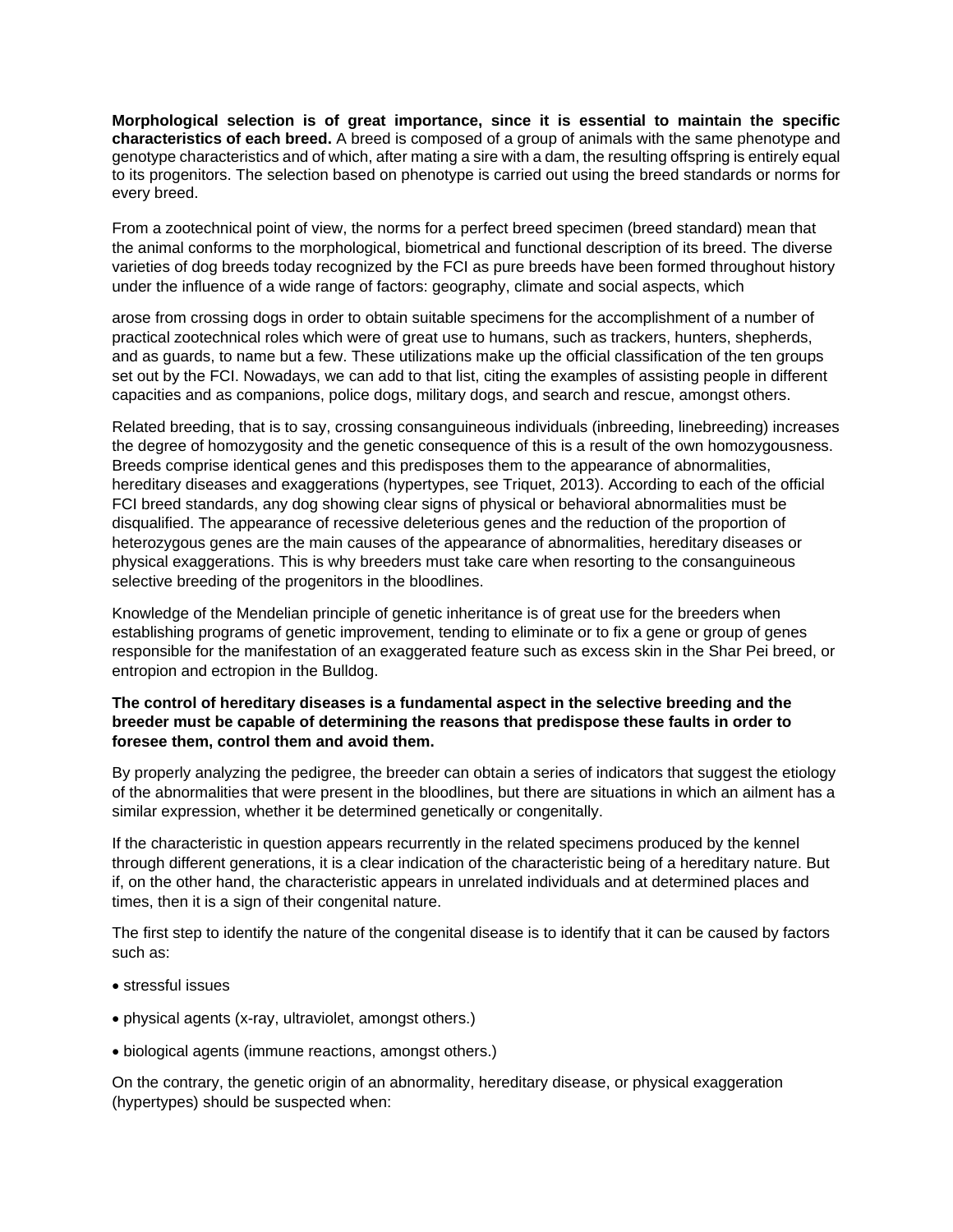• the alteration is of sudden appearance, or accompanied by the introduction of a new breeding bloodline (outcross).

- there is a greater incidence in one particular bloodline than in another.
- there is a greater incidence in certain breeds than in others.
- its frequency is greater in pure specimens that in hybrids.
- it is known that a fault or similar exaggeration is hereditary in other breeds.

The breeder must consult a specialist veterinarian who is capable of identifying the type of inheritance that produces such an abnormality, exaggeration or disease, to establish a breeding system that allows the breeder to decrease the frequency of the undesirable genes in the breed with a view to eradicating them.

Nowadays it is not difficult to determine the presence of a gene responsible for an alteration, fault or pathological exaggeration given that by means of biochemical tests and via DNA analysis (it is possible to identify the sequence of a gene or of a genetic marker associated with the gene) it is possible to precisely diagnose the most probable genotype of an individual, even in the case of incomplete penetration, variable expressiveness or when the undesirable characteristic in question has not expressed itself at the moment of the study, or when it never manages to express itself. Nevertheless, with a few exceptions, there are no tests that specify the type of inheritance of a hereditary disease or of an alteration; this must be done in a specialized laboratory that fulfills all the requirements.

On having analyzed the pedigree or the family history of an affected individual, it can be decided if the alteration or the disease was inherited or not, and the way of inheritance, in this case. As for this information, it can be used for predicting the risk of a recurrence of the disease, deformations or alterations in future generations, as well as for planning the systems of genetic matchings (inbreeding, linebreeding, outcrossing) tending to eliminate the undesirable genes from the blood line.

To analyze the pedigree of a particular specimen, it is suitable to check each of the members of the genealogical blood line, and that in it there are several generations (parents, grandparents, greatgrandparents, great-great-grandparents) which lead to an ancestor who had the feature or the alteration in question, or which lead to a common ancestor of several affected individuals to detect a possible causal effect. Logically, the more information you have in the pedigree, the more obvious the feature will be.

When sufficient information is obtained, the breeder has the possibility of determining the genetic effect involved in the manifestation of the undesirable features, alterations, hereditary diseases or physical exaggerations (hypertypes).

In autosomal dominant genes, every characteristic is expressed in both sexes, sire and dam, and none of them is more inclined than another to show each characteristic.

When the breeder considers a feature of interest which he wants to eliminate in the offspring, it is because the said characteristic can appear in each of the offspring if they have at least one progenitor who presents that affected condition.

The specimen that does not demonstrate the hypertype of interest in the phenotype will not be able to pass on this condition to their offspring.

When only one of the progenitors has the hypertype of interest in the phenotype and has it in a heterozygous condition, each of the puppies has a 50% probability of inheriting the said condition.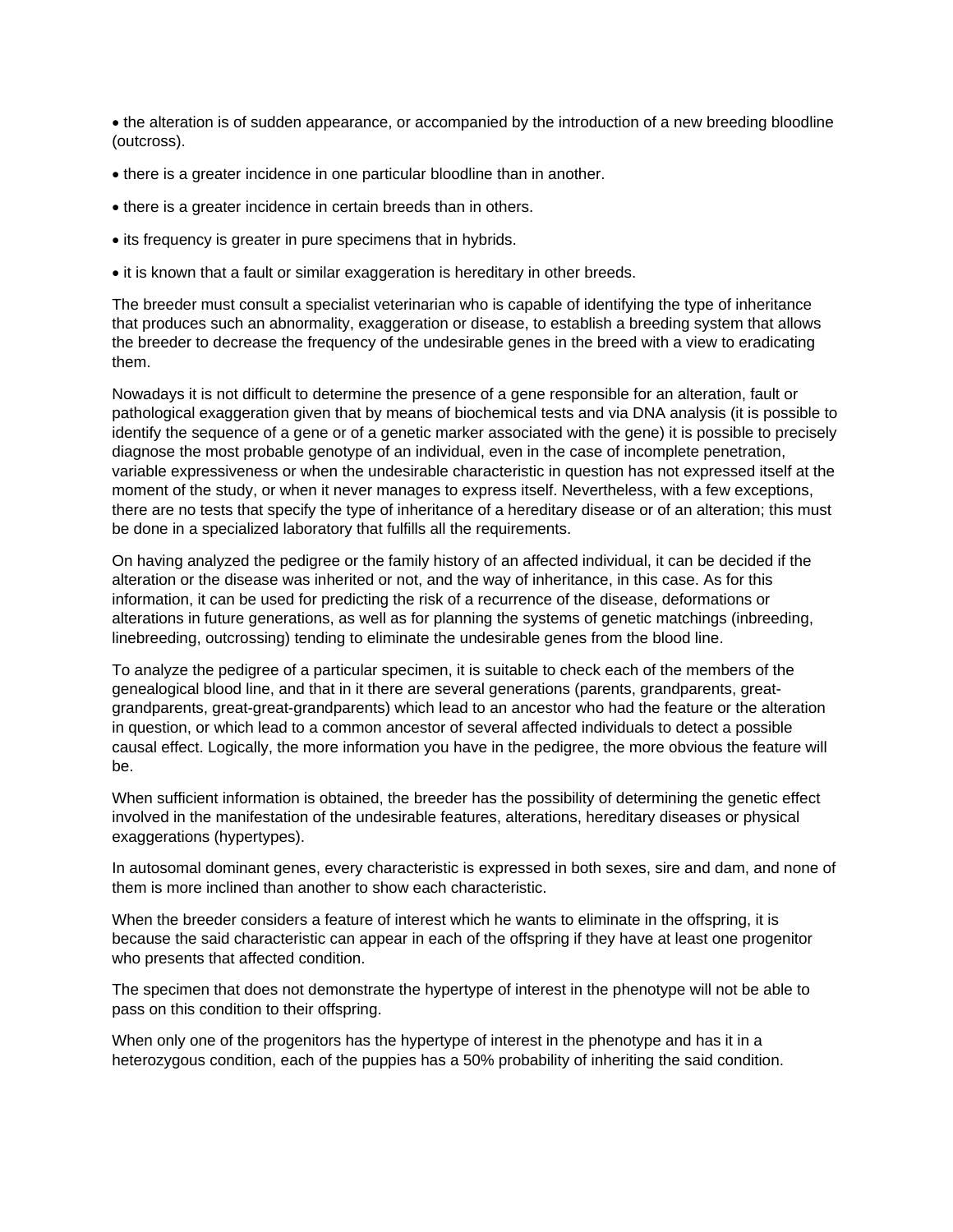When one of the progenitors has the phenotype of interest and has it in a homozygous condition, all the puppies will inherit this feature.

In autosomal recessive genes, each characteristic is expressed in both parents and none of them is more inclined than another to show the said condition. The progenitors who do not show the characteristic in their phenotype can pass it on to their offspring.

The characteristic is only expressed when the specimen is recessively homozygous.

When both progenitors are affected by the desirable or undesirable characteristics, all the progeny will also be affected.

Phenotypic selection applied by breeders in the selection of different dog breeds for their physical improvement or behavior, uses the breed standards or breeding procedures as guides. These guides describe certain physical characteristics as conforming to the breed's typical beauty. However, **sometimes a misinterpretation of the standard on the part of the breeders provokes the appearance of different hereditary diseases, genetic malformations or hypertypes**, which are the consequence of indirect selection. These problems are then incorporated into the bloodline through different crosses and by breeding affected specimens. Undesirable characteristics can be passed on, which can be dominant or recessive, they can be detrimental to the breed and its health, such as the brachycephalic syndrome which can be considered as a group of symptoms which characterize a disease or an abnormal condition. Examples of these abnormalities which can occur in certain individuals are broad and square skull shape, a short muzzle, flat face, rounded and wrinkled cheeks, short nose, medium, round, sunken or protruding eyes, etc. Some examples of breeds that present these conditions are the Bulldog, the French Bulldog, Pekingese, Pug, Shih Tzu, Lhasa Apso, Shar Pei, Boston Terrier, Neapolitan Mastiff and Bull Mastiff, to name but a few.

This skull shape causes a series of detrimental effects on the dog's health, causing respiratory problems such as obstructive congenital disease of the upper respiratory tract, stenosis of the nares with severe tightening of the nostrils, cleft or elongated soft palate which extends towards the back part of the larynx and can partially block the respiratory tract, or the eversion of the laryngeal saccules that increase the effort the dog needs to make when breathing in, due to the stenotic nares and to the elongated soft palate; the saccules that normally hang forwards are stuck against the respiratory tract which restricts the air flow further, provoking laryngeal collapse in the dog.

The reduction of the diameter of the trachea can vary according to each of the previously mentioned breeds or can be due to one or more of these abnormalities that increase difficulty in breathing, due to the enlargement of the respiratory tract and that more effort is needed when the dog inhales.

Other abnormalities of the respiratory tract can exist in all these breeds, such as inflammation or edema of the larynx and pharyngitis. Also, an eversion of the tonsils can occur, causing a collapse of the epiglottis.

As a consequence of all these abnormalities, dogs of these breeds suffer from a wide variety of additional signs, such as difficult and extremely noisy breathing with an intolerance to walking or exercise, with reflux, coughing, sneezing, cyanosis, tracheal collapse and a greater susceptibility to heat stroke. In addition they frequently have difficulty swallowing.

All these respiratory abnormalities are associated with anatomical problems (hypertypes). In addition to these respiratory problems they can also suffer from gastro-intestinal problems, which can cause vomiting, regurgitation, esophageal diversion, pyloric stenosis, functional anomalies of the cardial atony, duodenal-gastric reflux, extremely pronounced gastritis, and even death. But besides all these respiratory problems caused by the cranial anatomy that the breeders look for as the ideal prototype of each one of these breeds because they have wrongly interpreted the breed standard, dogs can additionally present many other undesirable deformations such as sunken eyes, entropion or ectropion and wrinkles on the